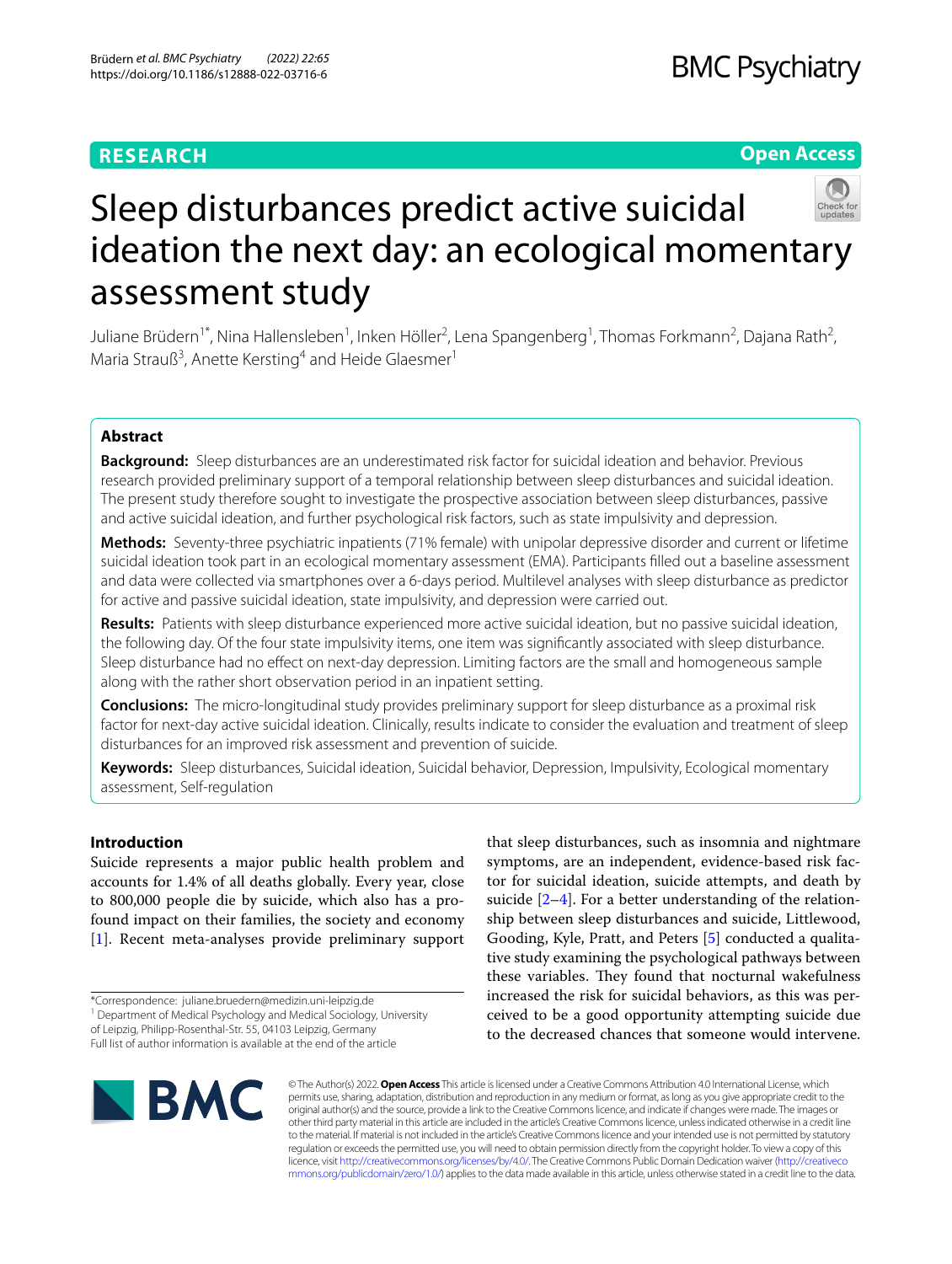Additionally, the reduced available support at night facilitated negative thinking, suicidal ideation, and behavior. Furthermore, insufficient sleep contributed to the downward spiral of negative thinking, depression, suicidal ideation, and behavior. In a more recent study, Michaels, Balthro, Nadorff, and Joiner [[6\]](#page-6-0) reported an association between total sleep time and suicide whereby short sleepers (less than 6h) had an increased risk for suicidal behavior.

Previous work that has connected sleep deprivation to the decreased ability of self-regulation provide a further explanation for the association between sleep and suicidality. People who were sleep-deprived showed a reduced response inhibition to negative emotional stimuli during an emotional Go/No-Go Task  $[7]$  $[7]$ . This effect is also known as ego depletion [[8](#page-6-2)]. It is assumed that our capacity of self-regulation is a limited resource, which can be depleted due to various reasons, for example sleep deprivation and fatigue. In a state of ego depletion, people behave more impulsively and aggressively due to a lack of self-regulation resources [[8](#page-6-2)]. This sleep-loss related impulsive behavior to negative emotional stimuli and an increased aggressive behavior observed for short sleepers might be an explanation for the link between sleep disturbances and increased suicide ideation and behavior, since a reduced impulse control is correlated with suicidal behavior [[9](#page-6-3)].

Research on sleep disturbances and suicide has broadly adopted cross-sectional or longitudinal designs with rather long-term intervals. Harris et al. [\[10](#page-6-4)] provide a recent meta-analysis of 42 studies examining sleep disturbance as risk factor for suicidal thoughts and behavior, focusing exclusively on longitudinal studies. With an average follow-up lengths of 5years, sleep disturbances were a signifcant predictor of suicidal ideation, attempt, and death, but the efects were rather weak. Given the fuctuating nature of suicidal ideation and sleep problems [[11,](#page-6-5) [12\]](#page-6-6), the study authors recommend applying brief follow-up periods or use novel techniques to overcome this challenge. So far, only one study has taken the fuctuating nature of both variables into account and used a repeated-sampling method known as ecological momentary assessment (EMA). EMA involves repeated sampling of subject's current behaviors and experiences in real time and in subject's natural environment, for example, via smartphones [[13](#page-6-7)]. In their EMA study, Littlewood et al. [\[12\]](#page-6-6) reported a unidirectional relationship whereby short sleep duration, and poor sleep quality, predicted more severe suicidal ideation the next day. In order to extend knowledge about the prospective associations between sleep disturbances and suicidality, we conducted an EMA study aiming to investigate whether sleep disturbances are associated with active and passive suicidal ideation, state impulsivity, and depression the next day. The hypotheses for the present study were as follows: (1) Sleep disturbance will predict the increased severity of next-day active and passive suicidal ideation; (2) sleep disturbance will predict the increased severity of next-day impulsivity; (3) Sleep disturbance will predict the increased severity of next-day depression.

# **Methods**

# **Participants and procedure**

The study sample consisted of  $N=74$  psychiatric inpatient participants from three German psychiatric hospitals [\[14](#page-6-8)]. One participant had to be excluded due to 100% missing values of the sleep variable. The final sample comprised *N*=73 individuals. Inclusion criteria were a current unipolar depressive disorder (i.e., major depression or dysthymia), current or lifetime suicidal ideation, age  $\geq$  18, and fluent German. Exclusion criteria were the diagnosis of bipolar afective disorder, psychotic symptoms, substance addiction, or an  $IQ < 85$  according to a language based intelligence test [\[15\]](#page-6-9). All participants gave written informed consent prior to participation. Of the 73 included participants,  $n=69$  had a primary diagnosis of major depression, and *n*=4 of dysthymia. Age was between 18 and 85 years (*M*=37.8years, *SD*=14.3), the majority of the sample was female  $(n=52, 71.2\%)$ , and  $n=24$  (32.9%) reported one or more prior suicide attempts.

At baseline, participants underwent a structured clinical interview (SCID-I) [\[16](#page-6-10)] to ensure diagnosis of depression, and completed a number of questionnaires that assessed various clinical parameters. After baseline assessment, participants received a briefng on the smartphone-based assessment procedures (i.e., regularly charging the smartphone, carrying the smartphone at all times, practicing the handling of the assessment after a prompt). After introducing the EMA procedure, participants underwent a 6-day EMA assessment phase consisting of 10 signal-contingent assessments per day. Participants were allowed to postpone a prompt for 5, 10, or 15min if they were not able to answer the questions immediately (e.g., because of therapeutic sessions), and they were also given the option of rejecting a prompt. All results were directly transferred and could be monitored using a web-based platform enabling the research team to check regularly on compliance rates. During the EMA phase, all participants received up to three text messages giving them feedback on their compliance and to further motivate them (e.g., "The assessment is working well, you answered X % of the prompts so far. Keep it up!") Participants got also a text message if their compliance rate dropped below 80% (e.g., Your answer rate is currently less than 80%. Please try to answer more often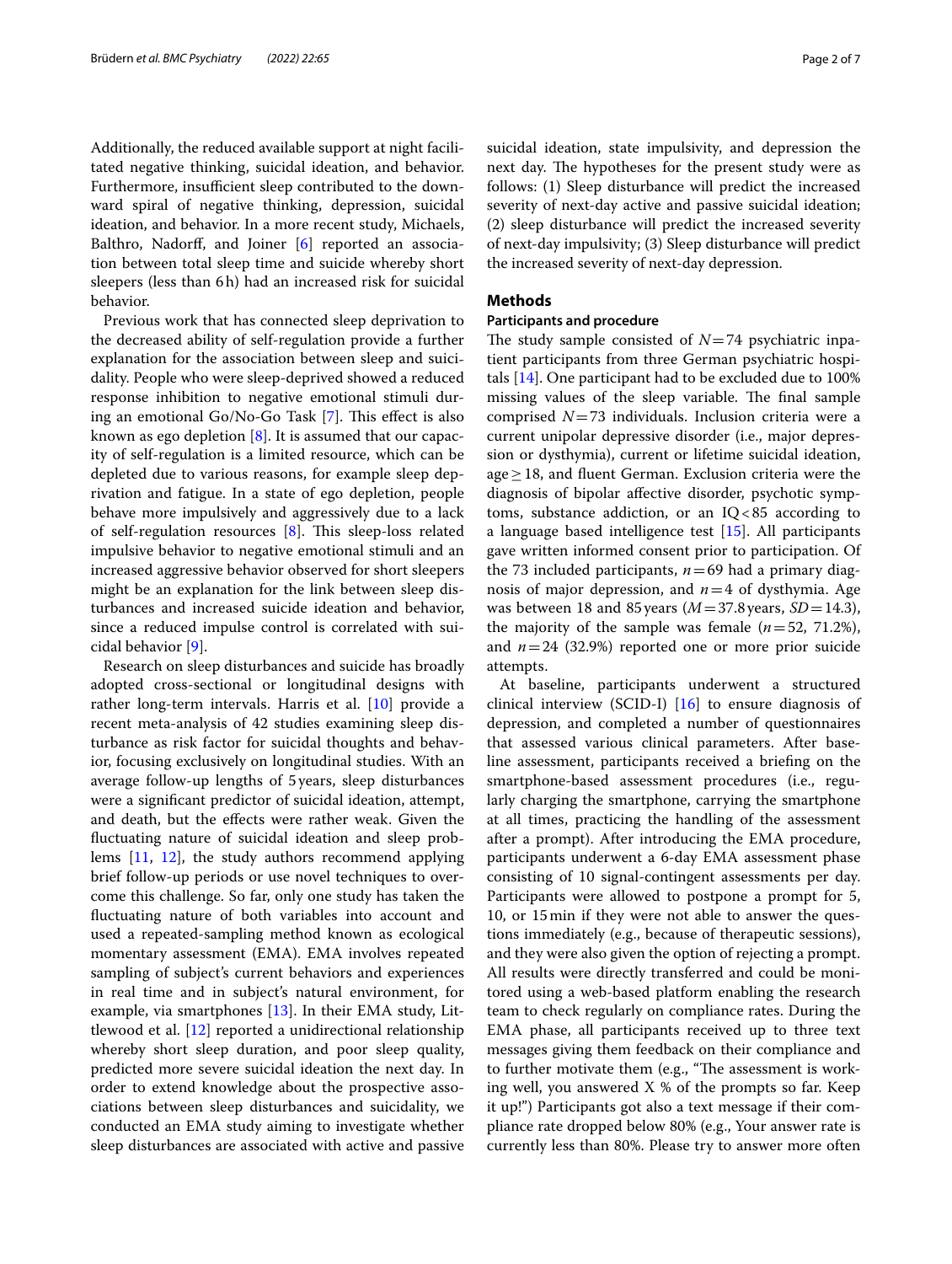if it is possible for you. If there are problems with answering the questions, do not hesitate to answer this message or to call us.") Participants were compensated with 10 EUR (11.62\$) for participating in the study. To optimize compliance with the EMA sampling, they were given an additional compensation of 40 EUR if they achieved an overall compliance of ≥80% across all assessments. For more details about the study procedure see Forkmann et al. [[14](#page-6-8)].

# **Measures** *Baseline‑assessment*

*Beck scale for suicide ideation (BSS)* The BSS was used to assess suicidal ideation during the past week with 21 items rated from 0 to 2  $[17, 18]$  $[17, 18]$  $[17, 18]$  $[17, 18]$  $[17, 18]$ . A total score (items 1 to 19) was calculated with higher scores indicating higher suicidal ideation (Cronbach's  $\alpha = .94$ ).

*Rasch-based depression screening (DESC)* The severity of depression was assessed using the DESC which consists of 10 items on a 5-point Likert scale via self-report (from  $0$  = never to  $4$  = always), higher sum scores indicating a higher depression level (Cronbach's  $\alpha$  = .86) [[19\]](#page-6-13).

*Suicide behaviors questionnaire-revised (SBQ-R)* The SBQ-R was used as screening tool assessing diferent aspects of suicidal ideation and behavior on four items (Cronbach's α = .67) [[20,](#page-6-14) [21](#page-6-15)].

# *Ecological momentary assessment*

The EMA data were collected using movisensXS© (movisens GmbH) on Android smartphones on six subsequent days. Signals occurred randomly between 8:00a.m. and 7:50p.m. with a minimum interval of 30min between measurement points. At every measurement point, participants were asked to rate their momentary level of passive and active suicidal ideation and depression. Suicidal ideation was assessed using two items covering passive ("Life is not worth living for me."; "There are more reasons to die than to live for me.") and two items covering active suicidal ideation ("I think about taking my life"; "I want to die."). The items were rated on a 5-point Likert scale from 1 (not at all) to 5 (very much). The two items of active versus passive suicidal ideation were summed up resulting in a sum score from 2 to 10 for active and passive suicidal ideation, respectively. All items have shown very good reliability on person and prompt level [[14\]](#page-6-8).

Depression was covered with two items ("I feel… 1. sad 2. downhearted"). The items were rated on a 5-point Likert scale from 1 (not at all) to 5 (very much) and were summed up resulting in a sum score from 2 to 10.

For sleep disturbances, a dichotomous item ("Last night I have slept well") was presented once a day (at 8:00 a.m.) which could be answered with  $0=$  "yes" or  $1=$  "no". If the item was answered with "no", participants had to assign a category (e.g., "problems falling asleep", "sleep through problems").

State impulsivity was captured once a day (at 8p.m.) with the *Momentary Impulsivity Scale (MIS)* [[22](#page-6-16)]. The MIS consists of four self-report items (Item 1: "Today, I said things without thinking."; Item 2: "Today I spent more money than intended."; Item 3: "Today I was impatient."; Item 4: "Today I made a headlong decision.") which are to be answered on a 5-point Likert scale from 1 (not at all) to 5 (very much). The sum score of state impulsivity ranges from 4 to 20.

# **Data analysis**

The dataset had a nested structure, with theoretical 60 (measurement points on level 1)  $\times$  73 (persons on level  $2$ ) = 4380 observations. The mean compliance rate was 90% (4022 valid measurement points). Sleep disturbances and state impulsivity were measured once per day. Therefore, it was appropriate to calculate the daily means of the suicidal ideation and depression items for each participant. The multilevel structure of the data resulted in 438 (73 persons \* 6days of EMA) theoretical observations (daily means). A number lower than 438 observations (see Table [1\)](#page-3-0) represents missings of measurement points and a daily mean could not have been calculated for this particular variable.

In order to test the hypotheses that sleep disturbances would predict suicidal ideation, depression and state impulsivity, we conducted eight multilevel models with sleep disturbances as predictor and active (model 1) and passive suicidal ideation (model 2), depression (model 3) and impulsivity sum score (model 4) and MIS single items (model 4a - d) as outcome variable. All variables were group-mean centered [\[23](#page-6-17)]. Since the number of level 2units (73 participants) was relatively small, all multilevel models were estimated by restricted maximum likelihood estimation  $[24]$  $[24]$  $[24]$ . The intercept-only model for each outcome variable was used as a baseline model. Despite of the relatively small number of observations, we also allowed random slopes to compare random slopes models to the more restrictive random intercept models. Deviance tests were conducted for all models to reveal which of the models ftted the data better. If the deviance test was not signifcant, only results of the random intercept model (fxed efects) would be reported [[25\]](#page-6-19). Significance was evaluated at  $p < 0.05$  for all analyses. Quasi  $R^2$  was calculated to indicate changes of the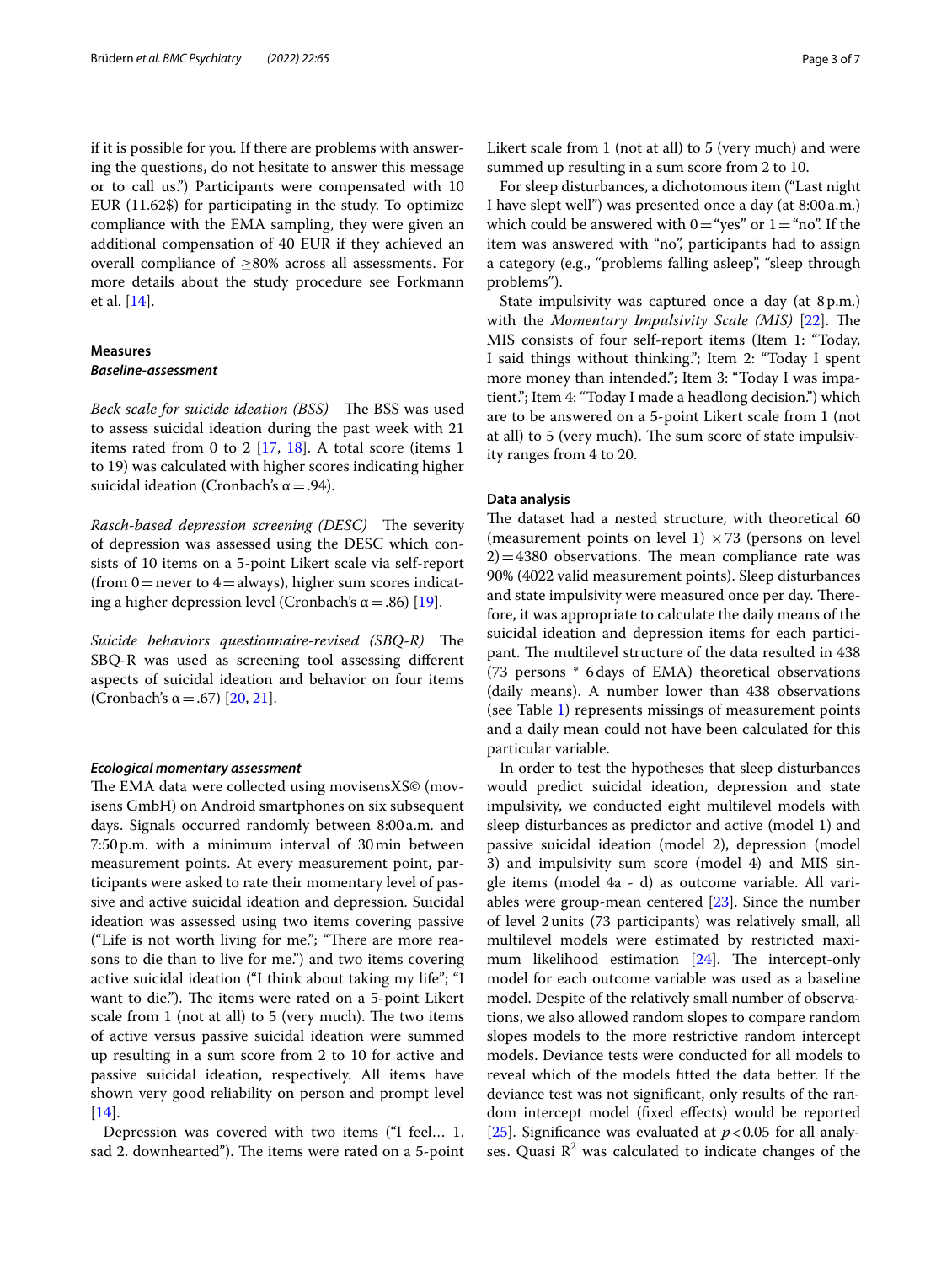| <b>Variables</b>          | Data type     | N                | M     | SD   | Min.     | Max.  |
|---------------------------|---------------|------------------|-------|------|----------|-------|
| Active suicidal ideation  | <b>EMA</b>    | 437 <sup>a</sup> | 3.18  | 1.64 | 2.00     | 9.56  |
| Passive suicidal ideation | <b>EMA</b>    | 437 <sup>a</sup> | 4.53  | 2.37 | 2.00     | 10.00 |
| Depression                | <b>EMA</b>    | 437 <sup>a</sup> | 5.90  | 2.03 | 2.00     | 10.00 |
| Impulsivity-MIS Sum Score | <b>EMA</b>    | 414 <sup>a</sup> | 8.18  | 2.83 | 4.00     | 18.00 |
| MIS Item 1                | <b>EMA</b>    | 414 <sup>a</sup> | 2.17  | 1.19 | 1.00     | 5.00  |
| MIS Item 2                | <b>EMA</b>    | 414 <sup>a</sup> | 1.50  | 0.97 | 1.00     | 5.00  |
| MIS Item 3                | <b>EMA</b>    | 414 <sup>a</sup> | 2.84  | 1.17 | 1.00     | 5.00  |
| MIS Item 4                | <b>EMA</b>    | 414 <sup>a</sup> | 1.68  | 0.99 | 1.00     | 5.00  |
| <b>DESC</b>               | Ouestionnaire | 73 <sup>b</sup>  | 25.89 | 6.28 | 12.00    | 39.00 |
| <b>BSS</b>                | Ouestionnaire | 73 <sup>b</sup>  | 9.22  | 9.01 | $\Omega$ | 29.00 |
| SBQ-R                     | Ouestionnaire | 70 <sup>b</sup>  | 10.30 | 3.39 | 1.00     | 18.00 |

<span id="page-3-0"></span>

| <b>Table 1</b> Descriptive statistics of the EMA constructs and questionnaires |
|--------------------------------------------------------------------------------|
|--------------------------------------------------------------------------------|

*Notes.* EMA active and passive suicidal ideation, and EMA depression were measured with two items resulting in a sum score from 2 to 10 for each variable; EMA state impulsivity was measured with four items resulting in a sum score from 4 to 20

Baseline depression (DESC) was measured with ten items resulting in a sum score from 0 to 40; baseline suicidal ideation (BSS) was measured with 21 items resulting in a sum score from 0 to 38; baseline suicidal behavior (SBQ-R) was measured with four items resulting in a sum score from 3 to 18

The means of the EMA variables represent the average of the possible 438 (73 persons \* 6days of EMA) daily means (observations) and the EMA minimum and maximum values represent the range of the daily means

 $A =$  N = number of observations

<sup>b</sup> N = number of participants

*Abbreviations*: *EMA* ecological momentary assessments, *M* mean, *SD* standard deviation, *min* minimum value, *max* maximum value, *MIS* Momentory Impusivity scale, *DESC* Rasch-based depression screening, *BSS* Beck scale for suicide ideation, *SBQ-R* suicide behaviors questionnaire-revised

residual variance in the outcome variables when adding the models' additional level 1 predictor  $[25]$ . The statistical software HLM 7 [\[26\]](#page-6-20) was used for conducting the multilevel analyses. Descriptive statistics were calculated using SPSS Statistics 27 [\[27\]](#page-6-21).

# **Results**

Table [1](#page-3-0) reports descriptive statistics of the clinical questionnaires (baseline assessment) and EMA constructs. Sleep disturbances were present at 42.1% of all measurement points. On person level,  $88\%$  ( $n=64$ ) of the sample indicated sleep problems on at least one night, and 44% (*n*=32) reported sleep problems on at least half of all nights. Participants with sleep problems on at least half of all nights did not signifcantly difer from participants with sleep problems on less than three nights regarding sociodemographic aspects (sex, age) as well as baseline depression, suicidal ideation, and attempts. Participants mostly sufered under "sleep through problems" (27.7%) followed by "awakening too early" (17.8%).

The results of the multilevel models are presented in Table [2](#page-4-0). Sleep disturbances showed a signifcantly positive association with active suicidal ideation (model 1), Est.  $= 0.18$ , *SE*  $= 0.09$ , t(337)  $= 2.04$ , *p* $= .042$ , but not with passive suicidal ideation (model 2; *p*=.343; see Table [2](#page-4-0)). Furthermore, sleep disturbances had no efect on depres-sion; (see Table [2\)](#page-4-0). Of the four impulsivity items, only item 1 (model 4a), Est. = 0.33,  $SE = 0.12$ , t(321) = 2.67,  $p = 0.008$ , showed a significant positive relationship with sleep disturbances, whereas all other items as well as the sum score did not reach signifcance (see Table [2\)](#page-4-0).

# **Discussion**

In order to extent the burgeoning research on the temporal relationship between sleep and suicide risk, the current study aimed at investigating the prospective associations between sleep disturbances and active and passive suicidal ideation, state impulsivity, and depression. With respect to the frst hypothesis, analyses revealed a positive association between active suicidal ideation and sleep disturbances. This means that participants with sleep disturbances sufered from next-day active suicidal ideation, which partially confrms our frst hypothesis. The result is in line with findings from a recent EMA study by Littlewood et al. [\[12](#page-6-6)] which has shown an association between poor sleep quality and next-day suicidal ideation, and underpins the role of sleep disturbances as a risk factor for suicidal thoughts. However, the relationship between sleep disturbances and active suicidal ideation in our sample is rather weak as one can see when looking at the fixed effects in Table [2,](#page-4-0) which is in line with longitudinal fndings of the meta-analysis by Harris et al.  $[10]$  $[10]$ . Additionally, the amount of variance explained by sleep is rather low as well (see Table [2\)](#page-4-0). Contrary to the frst hypothesis, we found no association between sleep disturbances and passive suicidal ideation, which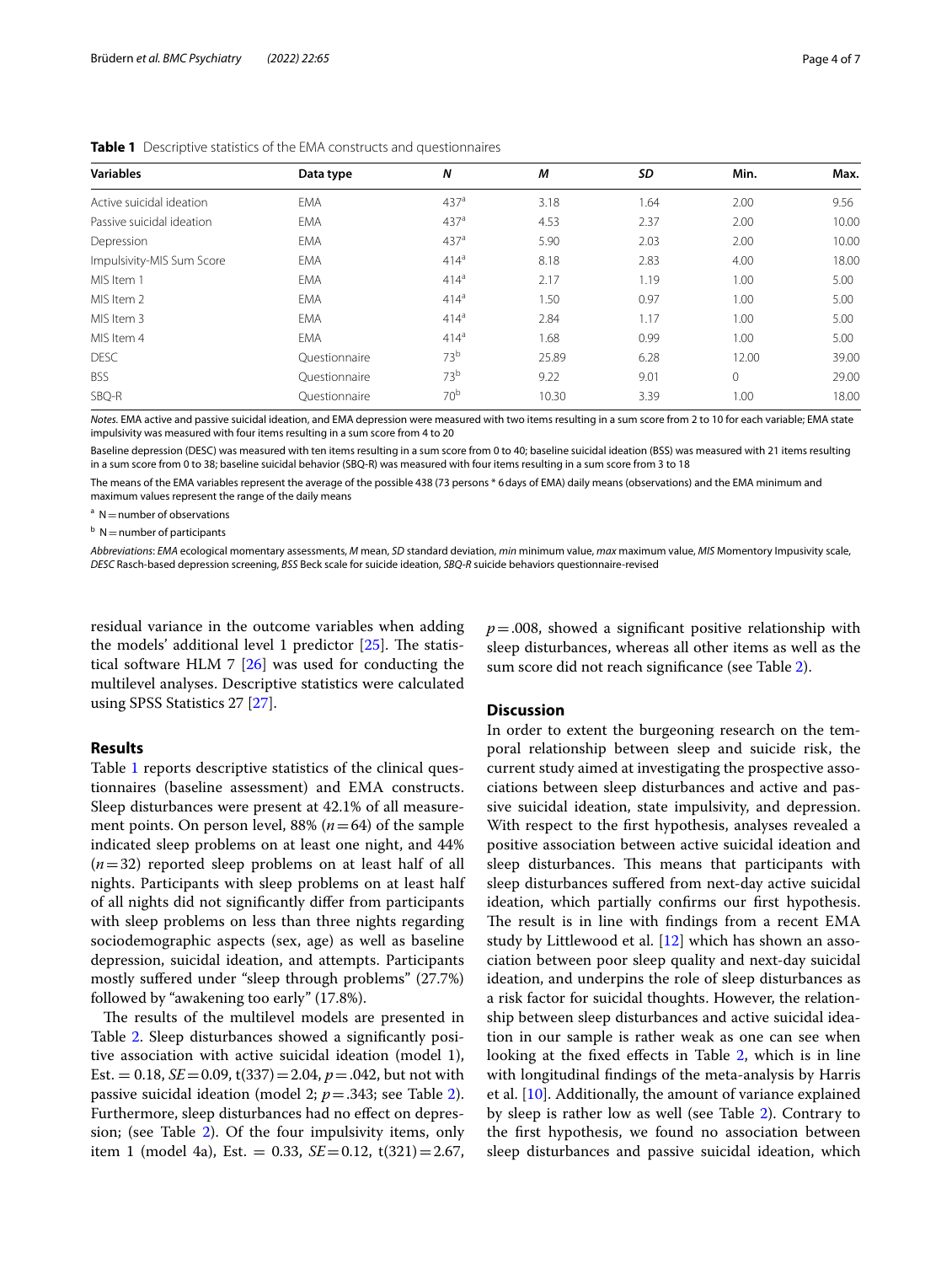<span id="page-4-0"></span>**Table 2** Parameter estimates for the multilevel models with sleep disturbances as the predictor variable

| <b>Models</b>           | Est.    | <b>SE</b> | t(df)                                                                                                                                                      | p         |
|-------------------------|---------|-----------|------------------------------------------------------------------------------------------------------------------------------------------------------------|-----------|
| Predictor               |         |           |                                                                                                                                                            |           |
| Model 1 (Active SI)     |         |           |                                                                                                                                                            |           |
| Intercept               | 3.19    | 0.18      | 17.76 (72)                                                                                                                                                 | < .001    |
| Sleep                   | 0.18    | 0.09      | 2.04 (337)                                                                                                                                                 | $.042*$   |
|                         |         |           | Deviance test <sup>a</sup> : $\chi^2(2) = 4.63$ , $p = .097$ Quasi R <sup>2</sup> (RI) <sup>b</sup> : 7.11% Quasi R <sup>2</sup> (RS) <sup>c</sup> : 11.3% |           |
| Model 2 (Passive SI)    |         |           |                                                                                                                                                            |           |
| Intercept               | 4.53    | 0.26      | 17.19 (72)                                                                                                                                                 | < 0.001   |
| Sleep                   | 0.10    | 0.11      | 0.95(337)                                                                                                                                                  | .343      |
|                         |         |           | Deviance test <sup>a</sup> : $\chi^2(2) = 2.84$ , $p = .240$ Quasi R <sup>2</sup> (RI) <sup>b</sup> : - 1.8% Quasi R <sup>2</sup> (RS) <sup>c</sup> : 3.8% |           |
| Model 3 (Depression)    |         |           |                                                                                                                                                            |           |
| Intercept               | 5.94    | 0.21      | 28.26 (72)                                                                                                                                                 | < .001    |
| Sleep                   | 0.15    | 0.13      | 1.16(337)                                                                                                                                                  | .245      |
| $-0.8%$                 |         |           | Deviance test <sup>a</sup> : $\chi^2(2) = 0.46$ , $p = > .500$ Quasi R <sup>2</sup> (RI) <sup>b</sup> : -1.1% Quasi R <sup>2</sup> (RS) <sup>c</sup> :     |           |
| Model 4 (MIS Sum Score) |         |           |                                                                                                                                                            |           |
| Intercept               | 8.16    | 0.24      | 33.54 (72)                                                                                                                                                 | < .001    |
| Sleep                   | 0.46    | 0.27      | 1.67(321)                                                                                                                                                  | .096      |
| $-1.4%$                 |         |           | Deviance test <sup>a</sup> : $\chi^2(2) = 0.33$ , $p = > .500Q$ uasi R <sup>2</sup> (RI) <sup>b</sup> : 1.9% Quasi R <sup>2</sup> (RS) <sup>c</sup> :      |           |
| Model 4a (MIS Item 1)   |         |           |                                                                                                                                                            |           |
| Intercept               | 2.16    | 0.10      | 22.52 (72)                                                                                                                                                 | < .001    |
| Sleep                   | 0.33    | 0.12      | 2.67 (321)                                                                                                                                                 | $.008***$ |
| 1.6%                    |         |           | Deviance test <sup>a</sup> : $\chi^2(2) = 0.61$ , $p = > .500$ Quasi R <sup>2</sup> (RI) <sup>b</sup> : -1.2% Quasi R <sup>2</sup> (RS) <sup>c</sup> :     |           |
| Model 4b (MIS Item 2)   |         |           |                                                                                                                                                            |           |
| Intercept               | 1.47    | 0.06      | 23.91 (72)                                                                                                                                                 | < 0.001   |
| Sleep                   | $-0.03$ | 0.11      | $-0.26(321)$                                                                                                                                               | .799      |
|                         |         |           | Deviance test <sup>a</sup> : $\chi^2(2) = 0.90$ , $p = > .500Q$ uasi R <sup>2</sup> (RI) <sup>b</sup> : 1.4% Quasi R <sup>2</sup> (RS) <sup>c</sup> : 2.1% |           |
| Model 4c (MIS Item 3)   |         |           |                                                                                                                                                            |           |
| Intercept               | 2.86    | 0.10      | 29.52 (72)                                                                                                                                                 | < .001    |
| Sleep                   | 0.15    | 0.12      | 1.25(321)                                                                                                                                                  | .212      |
| $-1.4%$                 |         |           | Deviance test <sup>a</sup> : $\chi^2(2) = 0.39$ , $p = > .500$ Quasi R <sup>2</sup> (RI) <sup>b</sup> : -1.7% Quasi R <sup>2</sup> (RS) <sup>c</sup> :     |           |
| Model 4d (MIS Item 4)   |         |           |                                                                                                                                                            |           |
| Intercept               | 1.66    | 0.08      | 22.17(72)                                                                                                                                                  | < 0.001   |
| Sleep                   | 0.00    | 0.11      | 0.03(321)                                                                                                                                                  | .974      |
|                         |         |           | Deviance test <sup>a</sup> : $\chi^2(2) = 0.65$ , $p = > .500Q$ uasi R <sup>2</sup> (RI) <sup>b</sup> : 2.7% Quasi R <sup>2</sup> (RS) <sup>c</sup> : 3.1% |           |

*Notes.* All reported models are random intercept (RI) models. Predictor variable is sleep disturbances. n (level 1 - daily means) = 443; n (level 2 - participants) = 74;  $Est. =$  unstandardized regression coefficient;  $SE =$  standard error; Model  $1=$ active suicidal ideation as outcome variable; Model 2 = passive suicidal ideation as outcome variable; Model 3 = depression as outcome variable; Model  $4=$  impulsivity with MIS sum score as outcome variable; Model  $4a=$  MIS Item 1 as outcome variable; Model 4b=MIS Item 2 as outcome variable; Model  $4c$  = MIS Item 3 as outcome variable; Model  $4d$  = MIS Item 4 as outcome variable;\* $p < .05$ , \*\* $p < .01$ ; <sup>a</sup>Deviance tests: random intercepts vs. random slopes model, <sup>b</sup>Quasi R indicates the percentage of residual variance in the outcome variable that is explained when adding the models' level 1 predictors compared to the baseline models (RI models), 'Quasi R indicates the percentage of residual variance in the outcome variable that is explained when adding the models' level 1 predictor compared to the baseline models (non signifcant RS models)

might refect the participant's severe psychological strain expressed by an active suicidal urge.

In relation to the second hypothesis, results showed that sleep disturbances were not signifcantly associated with the state impulsivity sum score and the MIS items 2 to 4. Only the frst MIS item ("Today, I said things without thinking.") was signifcantly associated with sleep disturbances, indicating that participants who sufered under sleep disturbances tended to say something impulsively the following day comparing with good sleepers. In the light of these results, it should be taken into account that the inpatient setting could have been an important influence on the results of state impulsivity. The fact that study participants were hospitalized in a psychiatric ward might have naturally limited their possibilities for impulsive behavior. Especially spending a great amount of money or making a great decision seemed to be rather challenging in this setting.

The significant findings of active suicidal ideation and a reduced impulse control in relation with sleep disturbances are in line with fndings showing that people become more self-destructive and act more emotionally driven and "bottom-up" when they were sleep-deprived [[7,](#page-6-1)  $28$ ] The results might indicate that through sleep deprivation the resource of self-regulation becomes depleted which is particularly relevant for understanding the pathways of impulsive suicide attempts.

The results of this study should be interpreted in the light of some strengths and weaknesses. The study has three key strengths. First, the EMA design allows the investigation of micro-longitudinal associations between sleep disturbances and suicidal ideation. This is particular important when assessing variables characterized by a high fuctuation like sleep problems and suicidal ideation [\[11,](#page-6-5) [12\]](#page-6-6). A further advantage of EMA represents the reduction of recall biases. Second, compliance (90%) and validity of the EMA items were excellent  $[14]$  $[14]$ . Third, this is the frst EMA study which has assessed passive and active suicidal ideation permitting a fner analysis of the impact of sleep disturbances on suicidal ideation.

Beside these strengths, the current study has also a number of limitations. First, the EMA procedure included six days while patients were hospitalized. Patients might have experienced more suicidal ideation and impulsive behavior if they were assessed during their natural life-circumstances. Future EMA studies should be conducted over a longer time period which also includes the time after discharge. They should further include the assessment of suicidal behavior in order to better understand the relationship between sleep disturbances, state impulsivity, and suicidal behavior. This would also help to gain more insight into the pathogenic processes of impulsive suicide attempts.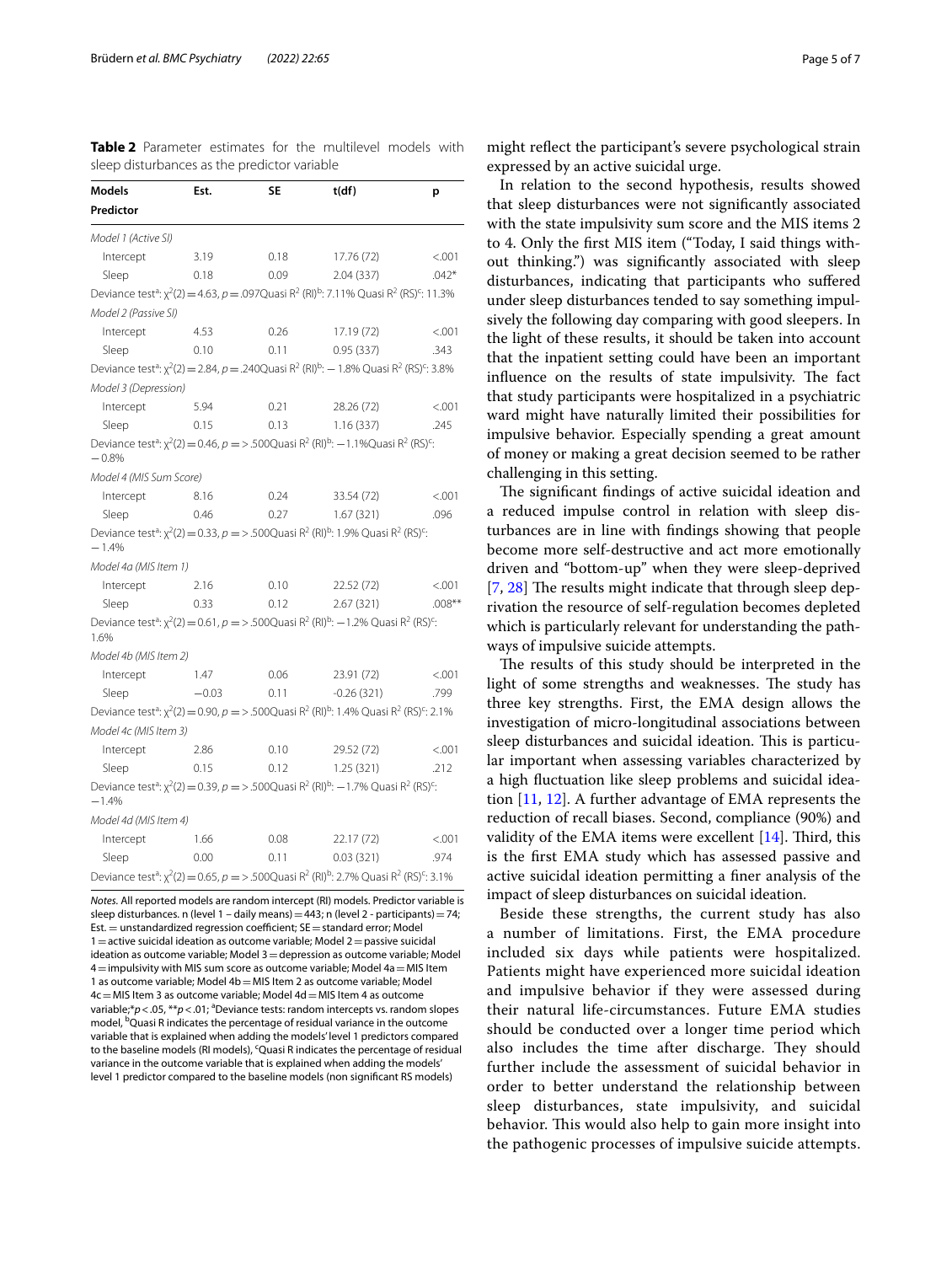Second, as this study is based on an analysis of existing data, sleep disturbances were assessed using a single item. Consequently, information regarding sleep problems are limited compared to a multi-item questionnaire. Future research should consider additional EMA items that seek to examine diferent aspects of sleep disturbances. Third, we examined a rather homogeneous sample of depressed inpatients which were rather moderately depressed and showed a left skewed distribution of active suicidal ideation (see Table [1\)](#page-3-0) indicating a rather low burden of active suicidal ideation, which both limit the generalizability and power of the results. This might provide a reason why the significant fndings of the study are weak and further efects might not have been detected. The findings of this study should therefore be considered as preliminary. Future research should include high-risk patients with acute suicidal ideation and heterogeneous clinical diagnoses in order to increase the power and generalize study fndings.

# **Clinical implications**

The present study supports existing evidence that sleep disturbances represent a proximal risk factor for active suicidal ideation. Consequently, the treatment of sleep disturbances is essential for the reduction of suicidal ideation and represents one of the strongest clinical implications of this study. A randomized controlled trial [[29\]](#page-6-23) confrms this assumption and shows that depressive patients with suicidal ideation report a signifcant reduction of their suicidal thoughts during the intake of hypnotic medication (zolpidem-CR) compared to a placebo. It is a well-known fact that suicidal thoughts represent an antecedent of suicide attempts [[30\]](#page-6-24), and the reduction of suicidal thoughts through the treatment of sleep disturbances might also help to prevent suicidal behavior. Moreover, our fndings provide preliminary evidence that sleep disturbances are not only associated with suicidal ideation but also with a reduced impulse control, which might be a hint that through sleep deprivation the execution of impulsive behavior becomes more likely representing a possible pathway for impulsive suicidal behavior. For this reason, the improvement of sleep quality could also help to prevent depletion of impulse control and related unplanned suicidal behavior.

Notwithstanding its limitations, the present study emphasizes the role of sleep disturbances as a modifable risk factor for suicidal ideation, and for the risk assessment of suicidality the evaluation of sleep quality should be considered. Additionally, future research should focus on the development of novel sleep-focused intervention strategies in the prevention of suicide.

#### **Abbreviations**

BSS: Beck Scale for Suicide Ideation; DESC: Rasch-based Depression Screening; EMA: Ecological Momentary Assessment; MIS: Momentary Impulsivity Scale; SBQ-R: Suicide Behaviors Questionnaire-Revised; SCID-I: Structured Clinical Interview.

#### **Acknowledgements**

We acknowledge support from Leipzig University for Open Access Publishing.

#### **Authors' contributions**

LS, HG, and TF conceptualized and designed the study. JB, NH, and IH performed data analyses. JB drafted the manuscript. All authors critically reviewed the manuscript and approved the fnal manuscript.

#### **Funding**

Open Access funding enabled and organized by Projekt DEAL. This work was funded by the German Research Foundation [grant numbers SP 1556/1–1, GL 818/1–1, FO 784/1–1]. The funders had no role in study design, data collection and analysis, decision to publish, or preparation of the manuscript.

#### **Availability of data and materials**

The datasets used and/or analysed during the current study are available from the corresponding author on reasonable request.

## **Declarations**

### **Ethics approval and consent to participate**

Study participants were treated in compliance with the Declaration of Helsinki and the study was approved by the Ethical Review Board of the Medical Faculty of the University of Leipzig (No: 388–13-16122013). Informed consent was obtained from all study participants and/or their legal guardian(s).

#### **Consent for publication**

Not applicable.

#### **Competing interests**

The authors declare that they have no competing interests.

#### **Author details**

<sup>1</sup> Department of Medical Psychology and Medical Sociology, University of Leipzig, Philipp-Rosenthal-Str. 55, 04103 Leipzig, Germany. <sup>2</sup> Department of Clinical Psychology, University of Duisburg-Essen, Universitätsstrasse 2, 45141 Essen, Germany.<sup>3</sup> Department of Psychiatry and Psychotherapy, University of Leipzig, Semmelweisstrasse 10, 04103 Leipzig, Germany. <sup>4</sup>Clinic and Policlinic of Psychosomatic Medicine and Psychotherapy, University of Leipzig, Semmelweisstrasse 10, 04103 Leipzig, Germany.

## Received: 27 October 2021 Accepted: 20 January 2022 Published online: 27 January 2022

## **References**

- <span id="page-5-0"></span>1. Suicide data. World Health Organization. [https://www.who.int/mental\\_](https://www.who.int/mental_health/prevention/suicide/suicideprevent/en/) [health/prevention/suicide/suicideprevent/en/.](https://www.who.int/mental_health/prevention/suicide/suicideprevent/en/) Accessed May 20, 2021.
- <span id="page-5-1"></span>2. Bernert RA, Kim JS, Iwata NG, Perlis ML. Sleep disturbances as an evidence-based suicide risk factor. Curr Psychiatry Rep. 2015;17(3):554. [https://doi.org/10.1007/s11920-015-0554-4.](https://doi.org/10.1007/s11920-015-0554-4)
- 3. Littlewood DL, Gooding PA, Panagioti M, Simon D. Nightmares and suicide in posttraumatic stress disorder: the mediating role of defeat, entrapment, and hopelessness. J Clin Sleep Med. 2016;12:393–9. [https://](https://doi.org/10.5664/jcsm.5592) [doi.org/10.5664/jcsm.5592](https://doi.org/10.5664/jcsm.5592).
- <span id="page-5-2"></span>4. Pigeon WR, Pinquart M, Conner K. Meta-analysis of sleep disturbance and suicidal thoughts and behaviors. J Clin Psychiatry. 2012;73:e1160–7. [https://doi.org/10.4088/JCP.11R07586.](https://doi.org/10.4088/JCP.11R07586)
- <span id="page-5-3"></span>5. Littlewood DL, Gooding P, Kyle SD, Simon D, Pratt D, Peters S. Understanding the role of sleep in suicide risk: qualitative interview study. BMJ Open. 2016;6. [https://doi.org/10.1136/bmjopen-2016-012113.](https://doi.org/10.1136/bmjopen-2016-012113)